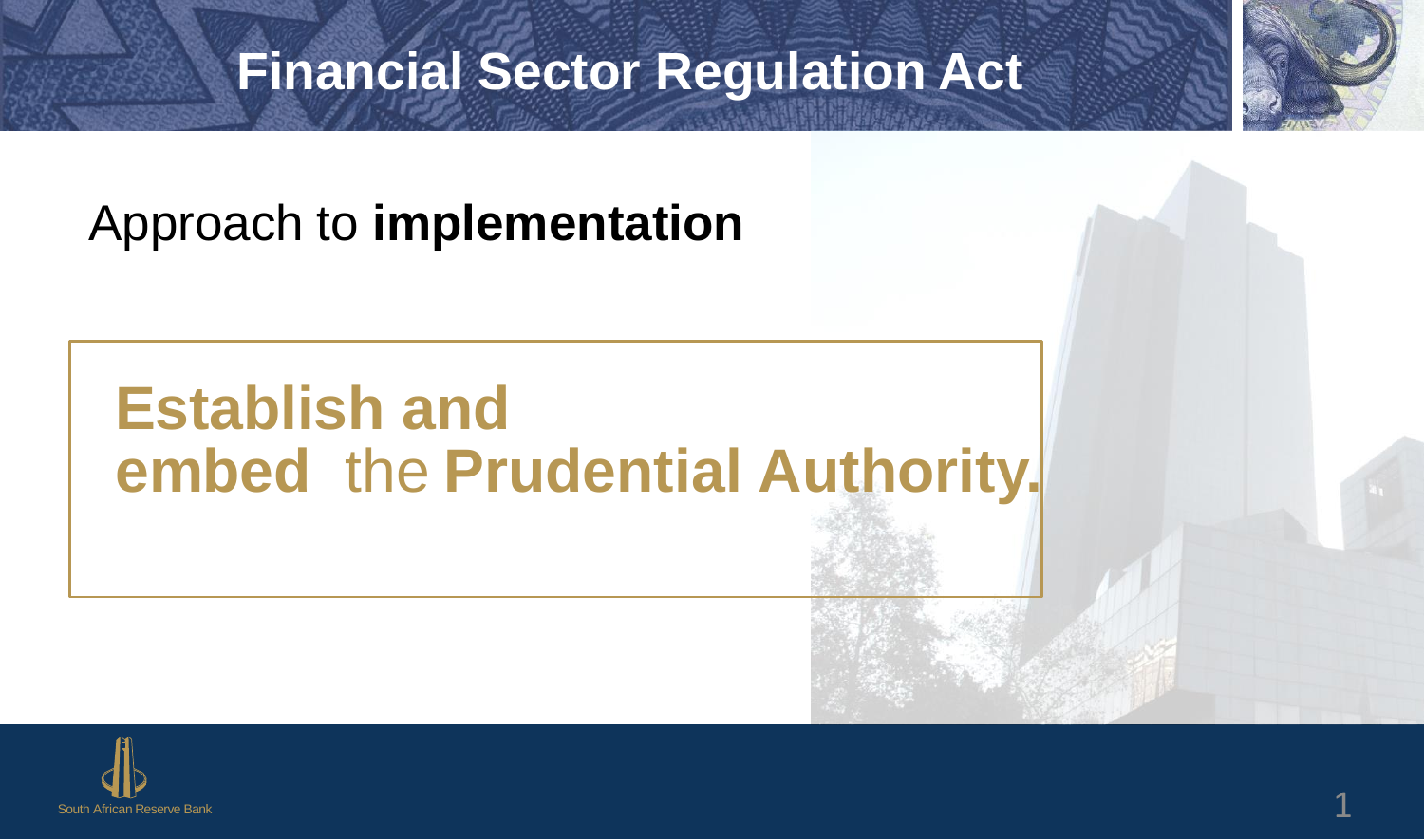#### **Current planning**



All dates indicated in this presentation are provisional – the Regulations will indicate the exact timelines.



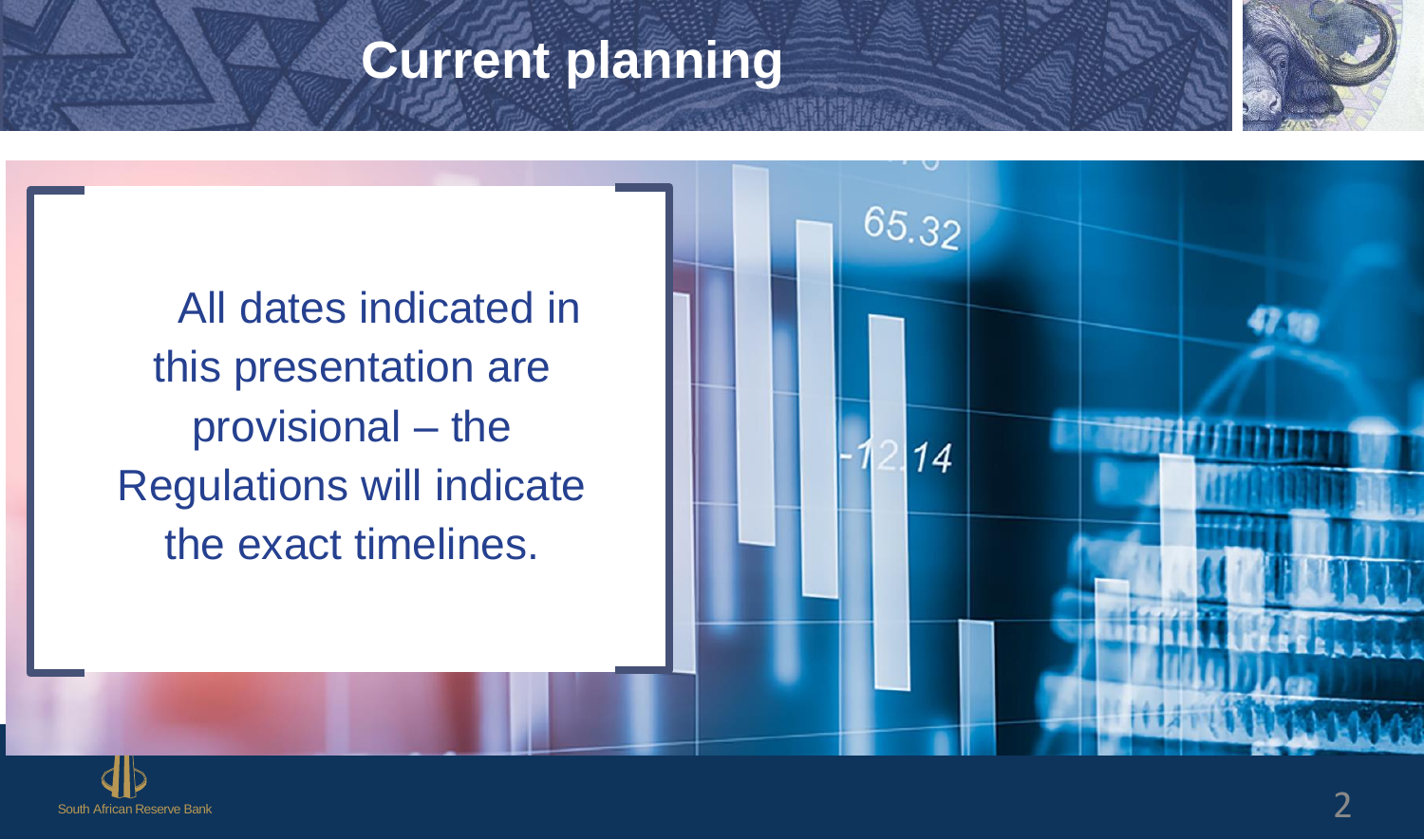#### **The Prudential Authority …**

## The mandate…

promote & enhance the safety and soundness of financial institutions & market infrastructures; assist in maintaining financial stability.

# The Programme….

Establishment and embedding of the Prudential Authority

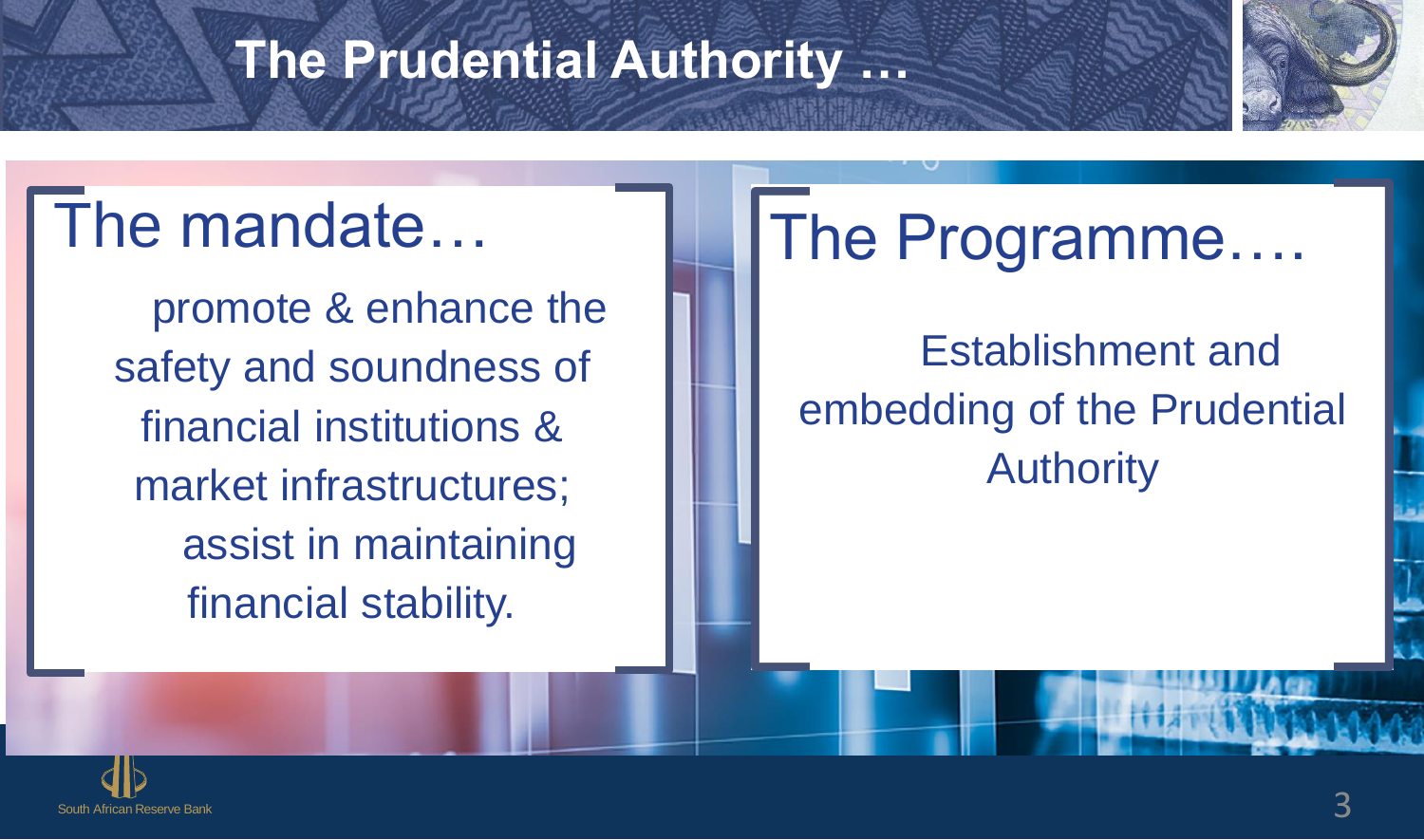#### **Key milestones 2017/18 – 2020**



### **Prudential Authority**

#### **Financial Sector Regulation (FSR) Act:**



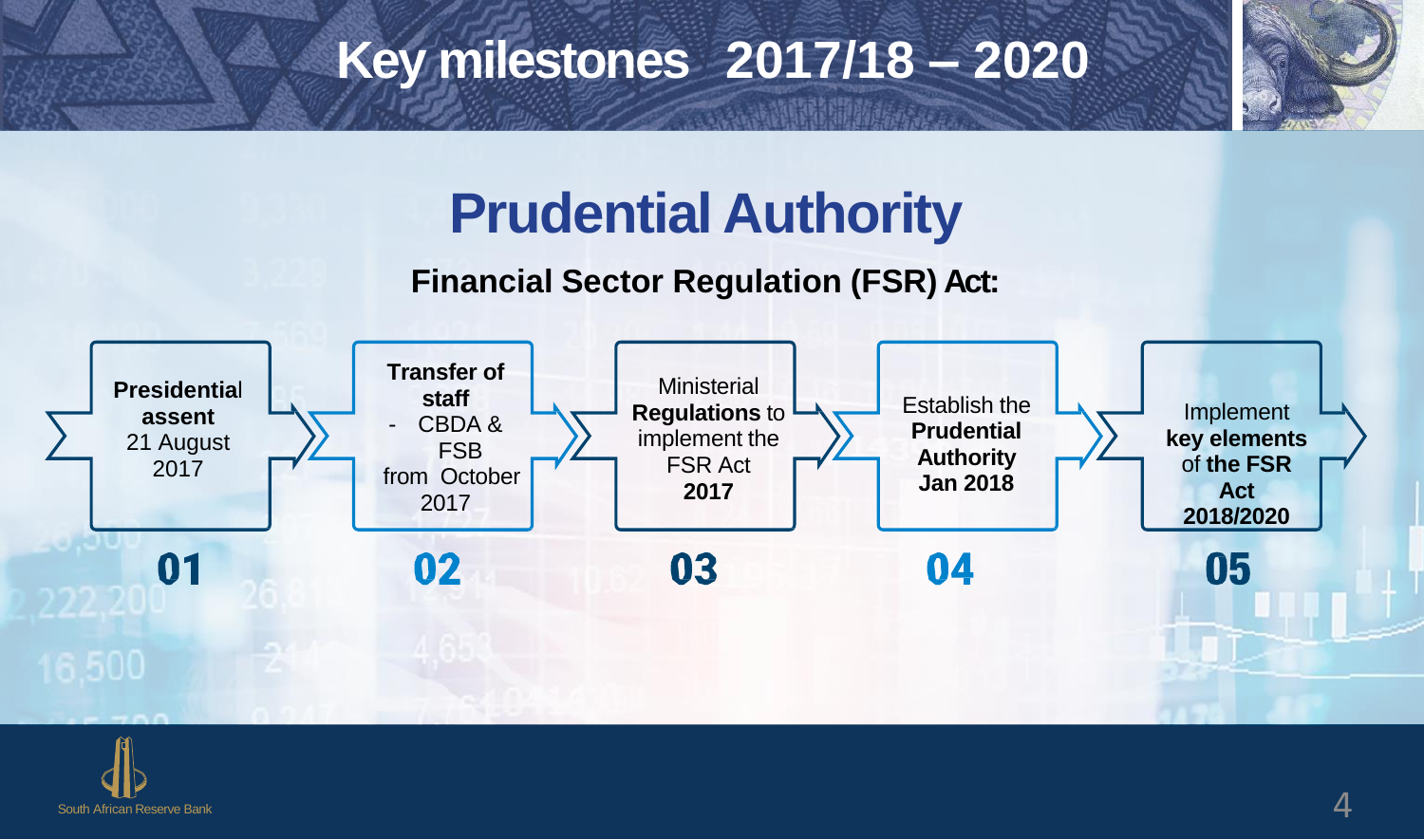### **Key Deliverables 2017 – 2020 – Phase I**



| <b>Focus Area</b>                                 | 2017 | 2018                                                                            | 2019 |
|---------------------------------------------------|------|---------------------------------------------------------------------------------|------|
|                                                   |      | Aug Sep Oct Nov Dec Jan Feb Mar Apr May Jun Jul Aug Sep Oct Nov Dec Jan Feb Mar |      |
| Physical Move Of Staff                            |      |                                                                                 |      |
| <b>Supervisory Blueprint</b>                      |      |                                                                                 |      |
| Licensing / Two Key Approach                      |      |                                                                                 |      |
| <b>Cooperative Financial Institutions</b>         |      |                                                                                 |      |
| Enforcement, Inspections, Investigations          |      |                                                                                 |      |
| <b>Financial Market Infrastructures</b>           |      |                                                                                 |      |
| <b>Insurance Bill/SAM</b>                         |      |                                                                                 |      |
| <b>Regulatory Strategy</b>                        |      |                                                                                 |      |
| <b>Regulatory Cooperation &amp; Collaboration</b> |      |                                                                                 |      |
| Significant Owners in the Financial Sector        |      |                                                                                 |      |
| <b>Financial Conglomerates</b>                    |      |                                                                                 |      |
|                                                   |      |                                                                                 |      |

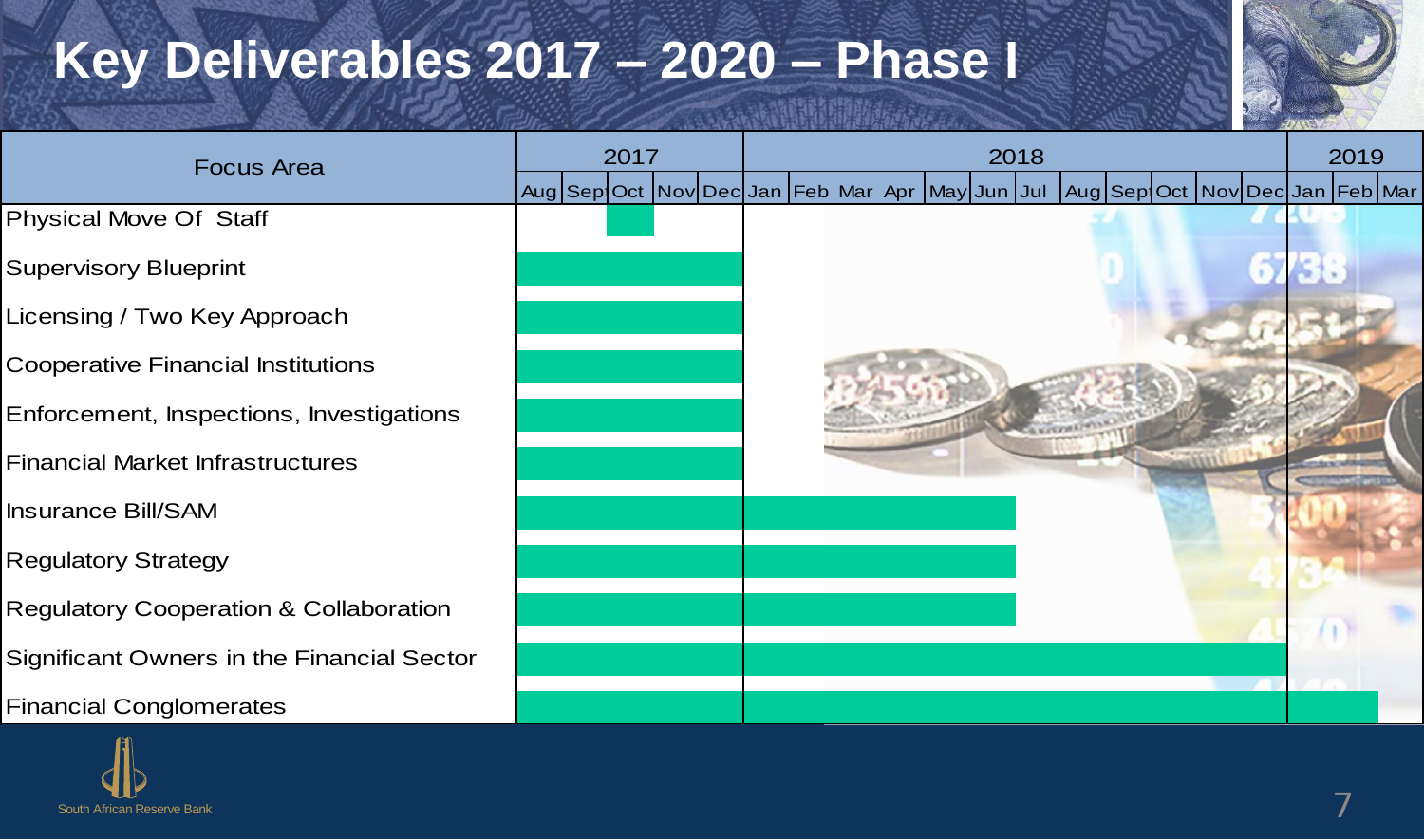### **Key Deliverables 2017 – 2020 – Phase II**



| Focus Area                           | 2019 | 2020                                                                                      |  |  |
|--------------------------------------|------|-------------------------------------------------------------------------------------------|--|--|
|                                      |      | Mar Apr May Jun Jul  Aug Sep Oct Nov Dec Jan Feb Mar Apr May Jun Jul  Aug Sep Oct_Nov Dec |  |  |
| <b>Pension Funds</b>                 |      |                                                                                           |  |  |
| <b>Collective Investment Schemes</b> |      |                                                                                           |  |  |
| <b>Medical Schemes</b>               |      | <b>SCULPS</b>                                                                             |  |  |
|                                      |      |                                                                                           |  |  |

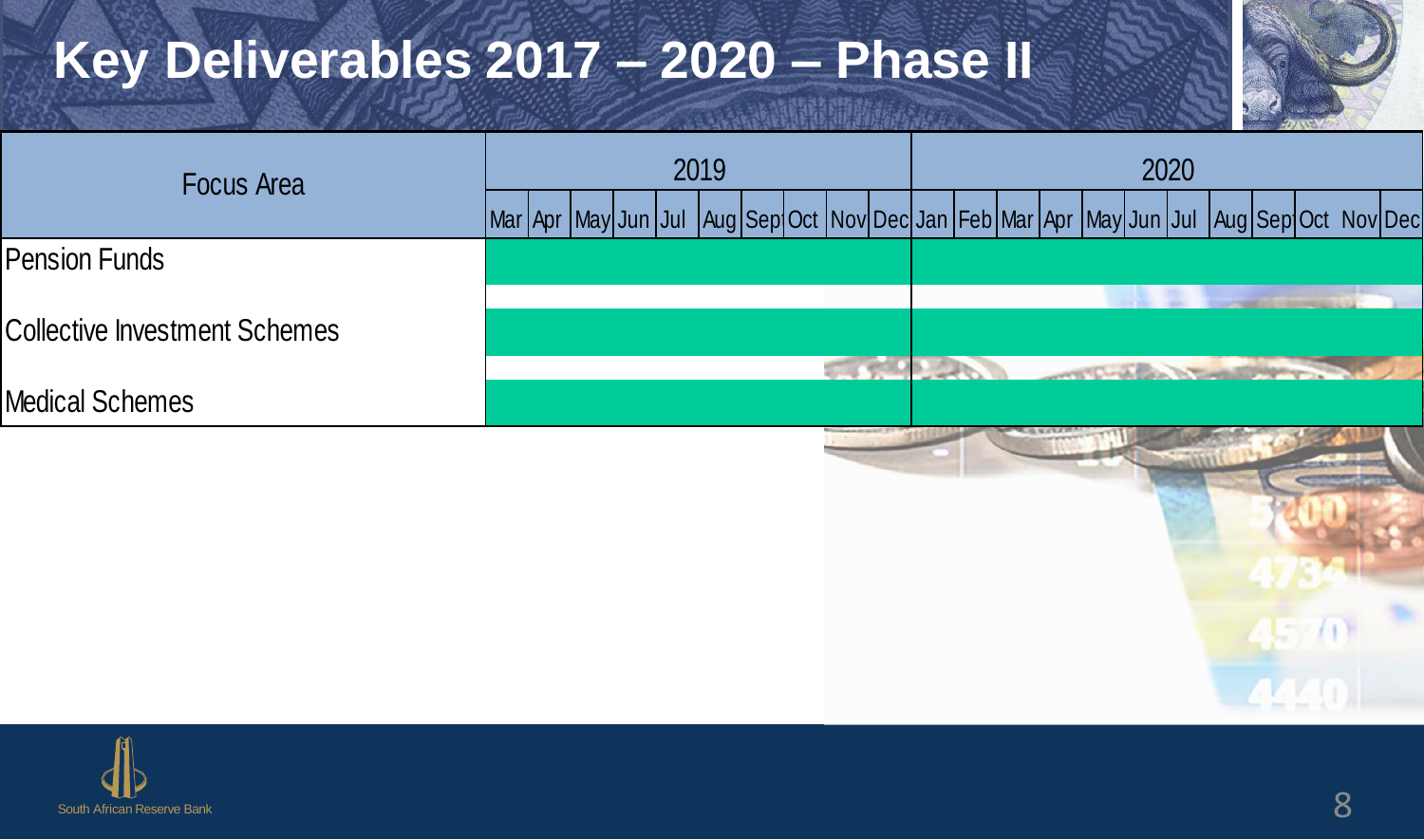#### **Communication strategy ….**





Internal/SARB launch **SARB awareness External Public awareness**